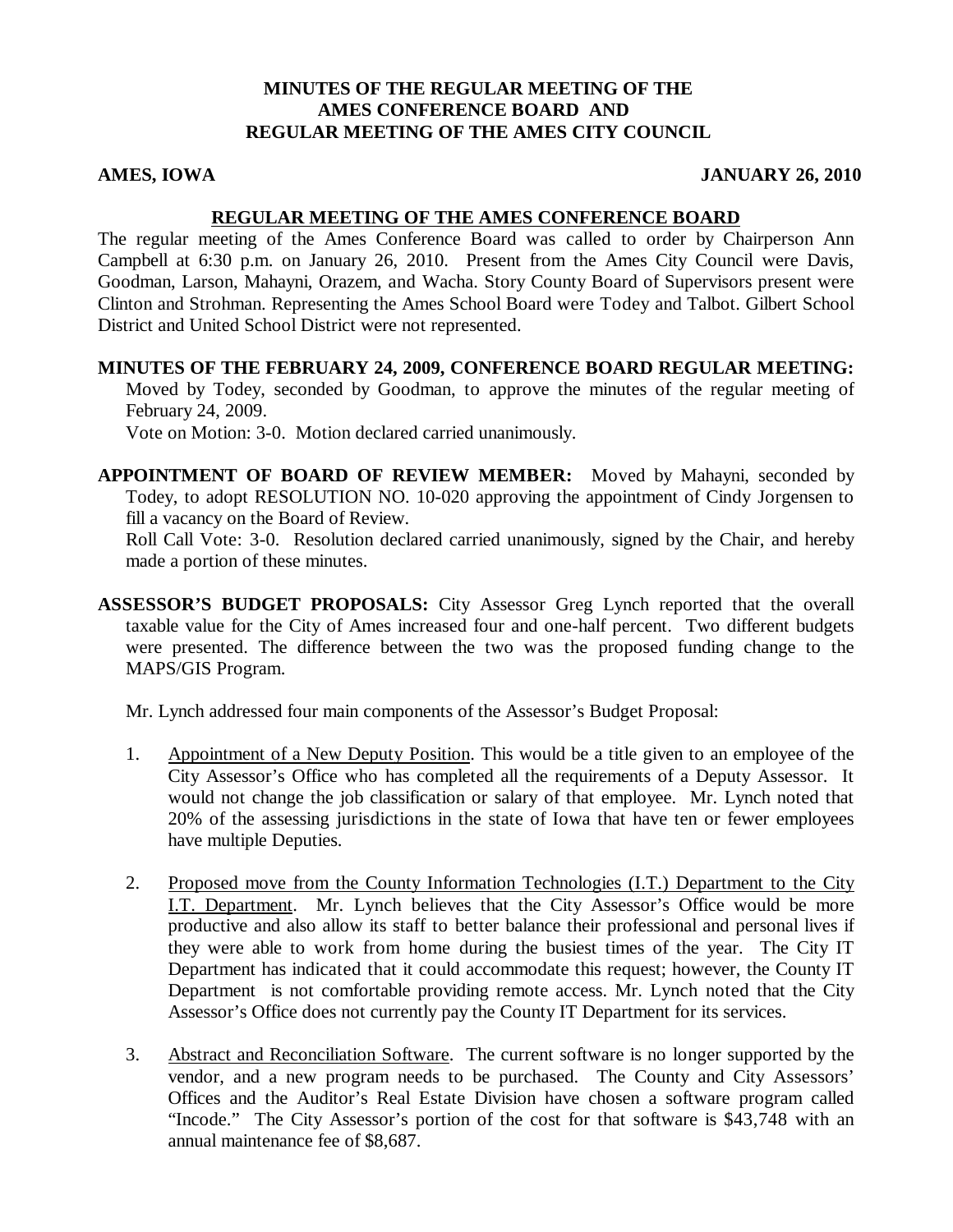4. Change the funding arrangement for the GIS mapping services. After analysis, it was construed that 20% of the GIS Coordinator's time is spent on City tasks. Therefore, the City Assessor is asking that his budget only be charged a 20% appropriation for FY 2010/11; the other 80% would be picked up by the County. Mr. Lynch reiterated that this split was based on a listing of activities performed by the County GIS Coordinator.

City Assessor Lynch explained the first Budget Proposal that had been presented to the Mini Board. With the changes proposed by Mr. Lynch outlined above, the percent of change between the proposed and the current budget would be a 5.3% increase, which includes the allocation to Tyler Technology for the new software program. Mr. Lynch noted that the percentage of change would be a 9.6% increase if the current split for GIS services were continued (second Budget Proposal).

Chairperson Campbell asked Mr. Lynch when he first notified the County about the proposed change in the MAP/GIS Program. Mr. Lynch advised that he brought it up at last year's Mini Board meeting, and at that time, the Mini Board directed him to explore such a change. Additionally, on November 15, 2009, at a meeting of the MAPS/GIS Committee, the only budget proposal discussed was the one in which he was requesting a shift in the funding for the Coordinator's time.

Mr. Talbot, representing the Ames Community School District, asked why a 3% wage increase was being proposed during a time when revenues are down. Mr. Lynch replied that the City Assessor's Office mirrors what the City of Ames proposes for its employees. It is his understanding that the City's proposal will be 2% cost of merit increase and 1% merit increase. Mr. Larson noted that the City of Ames is just beginning its budget process; the operating budget has not been approved yet. Mr. Lynch acknowledged that if the City's final salary proposal was lower than that, the City Assessor's office would lower its wage increase as well.

Supervisor Clinton, a representative on the Mini Board, advised that it had become apparent that the County and City Assessors have different philosophies on how things fit together, especially pertaining to the GIS mapping services. Mr. Clinton said the MAPS/GIS Program provides an integral service to all residents of Story County. In the opinion of Mr. Clinton, a higher percentage of those using the MAPS/GIS services reside in the City of Ames, rather than in other areas of the County.

According to Mr. Clinton, the proposed change to the 50/50 funding split (between the City Assessor and the County) is a timing issue for the County. Mr. Clinton advised that the topic of the fairness of the 50/50 between the City and County for GIS services was first raised by Council Member Larson last January at a Mini Board meeting, and Mr. Lynch, at that time, indicated that he would look into it. However, according to Supervisor Clinton, the first time that the County was notified that Mr. Lynch was going to propose a change in the funding split was in November 2009. Mr. Clinton stated that a shift in the funding at this time is not being looked upon favorably by Story County due to budgetary concerns. He said that the County is not in a financial position at this time to pick up an additional \$35,000.

Per Mr. Clinton, another factor to be considered is the value of the City and County's continued cooperation as the GIS capabilities are expanded. The County would like to have time to look at the various departments that receive services from the GIS Coordinator, and perhaps it will be recommended that those departments include payment for those services in their budgets.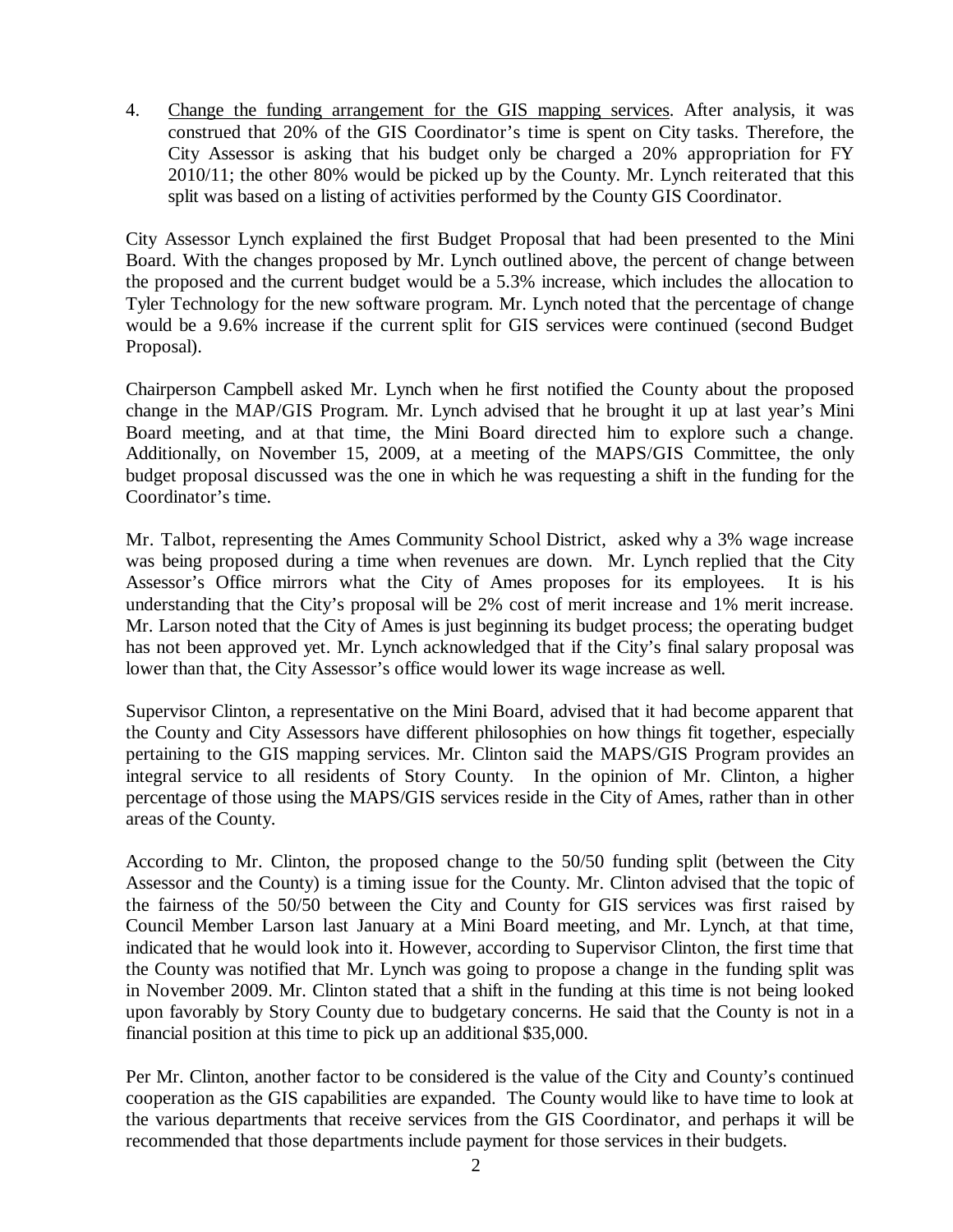Mr. Clinton said the County's position at this time is for the funding to remain the same for the upcoming fiscal year (50/50 split), and the promotional share of the duties to the various entities be reviewed in the future.

Mr. Larson, the City Council's representative on the Mini Board, stated that he understood, from the Mini Board's meeting, that the County was supportive of the 80/20 split. Mr. Clinton noted that the County does not necessarily object to the concept; however, due to the County's financial position, cannot support the shift in funding at this time.

Mr. Todey, Ames School District's representative on the Mini Board, concurred with Mr. Larson's recollection. He shared that the Mini Board initially approved a budget proposal that recommended a funding shift to 80/20. However, due to Mr. Clinton's concerns raised at the Mini Board meeting, the Board recommended that a second budget proposal be prepared, which would show the funding split for the MAPS/GIS Project remaining at a 50/50 split.

Supervisor Clinton said that his primary reason for requesting two versions of the budget - one with the 80/20 split and the other showing the funding split remaining the same - was to provide the same information to the Conference Board as was given to the Mini Board. He believes that the funding shift is of such a magnitude that it needed to be fully understood by the full Conference Board, rather than just brought up by the three Mini Board representatives.

Council Member Larson noted that the Conference Board is being asked to make decisions on the City Assessor's budget before the City or the County have finalized their budgets.

Noting a comment on Page 9 of the City Assessor's 2010-2011 Annual Report, Council Member Goodman questioned whether the City's GIS Coordinator would eventually provide services to the City Assessor's Office. He also asked if there had been discussion about combining the GIS Coordinator positions into one office. Supervisor Clinton advised that that had not been discussed at the Mini Board meeting.

Addressing the issue of naming a second Deputy Assessor, Mr. Clinton advised that this topic had not been placed on the Mini Board Agenda. He acknowledged that Brenda Swaim has completed all requirements to make her eligible to be appointed as a Deputy Assessor.

Mr. Clinton asked that an e-mail message that he had sent to Mr. Lynch on January 14, 2010, be entered into the record, to wit: "Greg, I also wish you would have mention[ed] this at our Mini Board meeting. I do have a few questions. In County government where an elected official has a deputy, his or her salary is at a percentage of the elected official salary. While you mention that no salary increase is proposed at this time, I would assume that she would expect some additional compensation at some point. Since Ames and Story County each have one deputy, this appears to be an adequate number based on the current number of employees in each office and the size of your jurisdiction. The Code Section 441.10 states that immediately after the appointment of the assessor, and at other times as the conference board directs, one or more deputy assessors may be appointed by the assessor. I reference this because Code Section 441.16 subsection 2 states when the conference board meets to approve the budget the board shall authorize: 1. The number of deputies, field personnel, and other personnel of the assessor's office. 2.The salaries and compensation of members of the board of review, the assessor, chief deputy, other deputies, field personnel, and other personnel, and determine the time and manner of payment. If this change is approved, will Paul be designated as chief deputy? I am pleased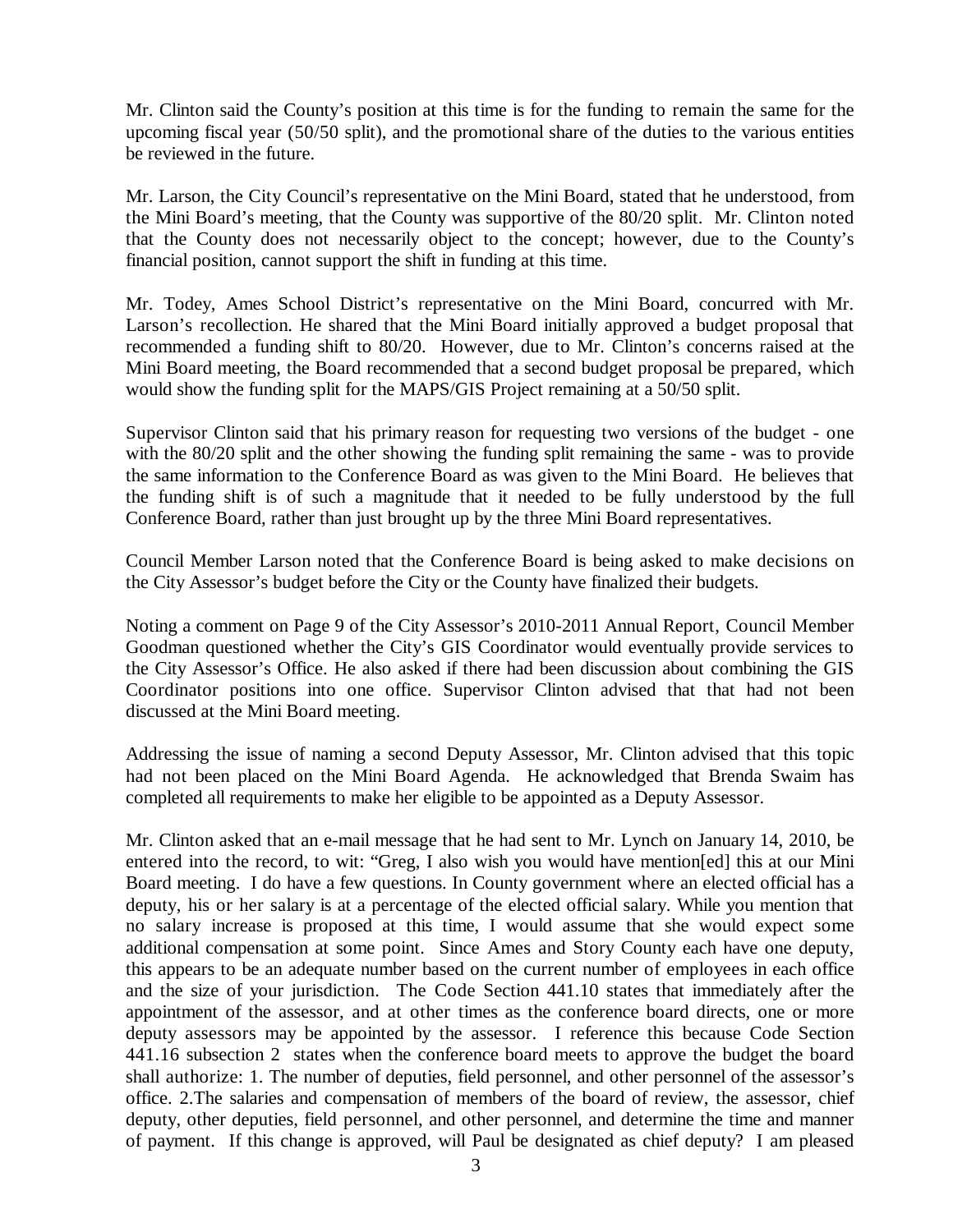that Brenda has completed the requirements necessary to be certified as a deputy assessor. This would make her more marketable should she have interest in an open deputy position in another county. Wayne Clinton".

Mr. Clinton stated that he assumed if there are two Deputy positions, one should be named as Chief Deputy. It is his understanding that the Deputy Assessor's salary should be based on 80% of the City Assessor, and he was concerned about the salary of a second Deputy although Mr. Lynch has stated it would not increase. Also, according to Mr. Clinton, there is a staff person in the County who is certified to be a Deputy; however, does not have the title. City Assessor Lynch noted that the Chief Deputy is appointed by the City Assessor, and he had already named Paul Overton as the Chief Deputy. Mr. Lynch reiterated that there would be no change in the job duties or salary for Brenda Swaim, whom he is recommending be named a Deputy Assessor. Mr. Lynch advised that there are no provisions in the *Iowa Code* requiring the Deputy Assessor to be paid at 80% of the Assessor's salary. He also clarified that Brenda Swaim has completed all requirements and is eligible to be appointed as an Assessor, which automatically makes her eligible as a Deputy.

Supervisor Clinton noted that \$33,000 has been requested to employ three interns to assist in the entering of data. He is concerned that the same amount has been requested in the past four or five years, but much less was expended. It appeared that the amount not expended has been carried over and there was about \$75,000 now in that line item. It was the recommendation of Mr. Clinton that the \$33,000 not be automatically carried over. Mr. Lynch verified that all of the monies had not been expended because the activities proposed to be performed by interns were not yet needed; however, it is anticipated that those services will be needed in the next fiscal year.

Council Member Wacha asked if the City's IT Department has the capability to take on the additional work of the City Assessor's Office. Mr. Lynch advised that the City will charge \$1,116.74/computer. The City's IT Department understands that if the City Assessor's budget is approved as proposed, the City Assessor's Office will be migrating to their services.

Noting the lack of feedback on the services being performed by the City Assessor, Council Member Goodman asked if the Mini Board had discussed the 3.1% recommended increase in the City Assessor's salary. He advised that he would not approve any salary increase other than the cost of living in the future without any feedback on the level of service. City Assessor Lynch advised that feedback was not received this year; however, assessment jurisdictions are tracked by the Iowa Department of Revenue. He said that, over the past ten years, the City of Ames has been rated No. 1 throughout the state for residential.

If there is a change in the 50/50 split, Mr. Clinton noted that the 28E Agreement would need to be amended. He explained that, currently, the City and County have equal weighted votes in terms of the 28E Agreement

Moved by Goodman, seconded by Todey, to approve the recommendations of the Assessor's report, as they pertain to the second Deputy Assessor position, IT, and the Abstract and Reconciliation Software.

Mr. Clinton stated that he would be agreeable to the creation of a second Deputy Assessor position in the City as long as there is no salary change either now or in the future. Vote on Motion: 3-0. Motion declared carried unanimously.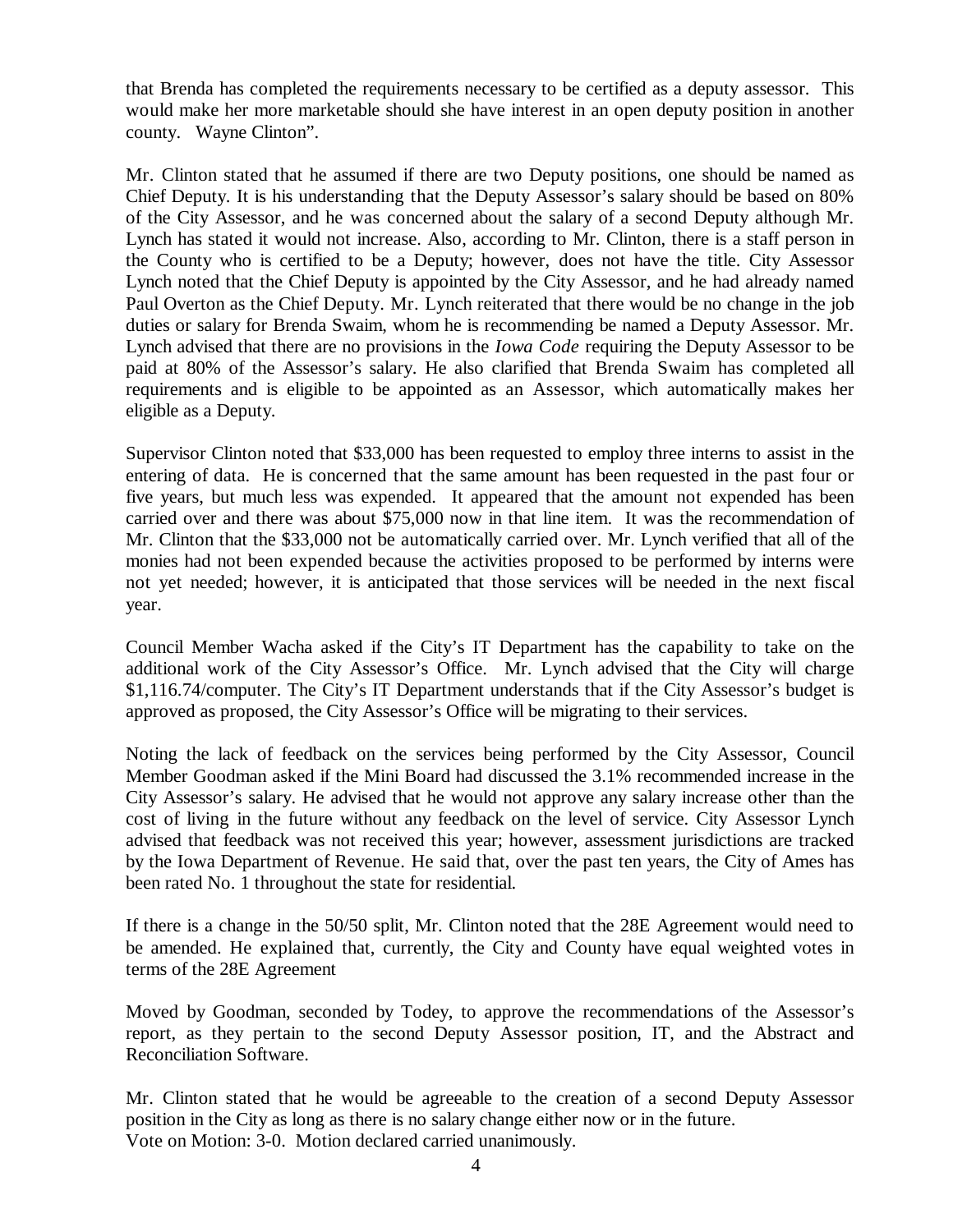Moved by Clinton, seconded by Todey, to retain the 50/50 split as it pertains to the GIS/Map project with the stipulation that all details of a potential change in the split be resolved by the end of the year.

Mr. Larson indicated that he was not aware that the County had requested another Conference Board meeting. He emphatically stated that the Conference Board should not wait until November 2010 to resolve the funding issue over the MAPS/GIS Project.

Moved by Larson, seconded by Todey, to amend the motion to require that the Conference Board meet in three months to discuss a detailed analysis of the funding split for the MAPS/GIS Project.

Vote on Amendment: 3-0. Motion declared carried unanimously.

Vote on Motion, as Amended: 3-0. Motion declared carried unanimously.

Moved by Mahayni, seconded by Todey, to receive the proposed budget that leaves the funding for the MAPS/GIS Project split 50/50 between the City and County (adoption of budget will occur after the hearing is held).

Vote on Motion: 3-0. Motion declared carried unanimously.

Moved by Todey, seconded by Clinton, to set 6:30 p.m. on February 23, 2010, as the date of public hearing on the proposed FY 2010/11 City Assessor's budget. Vote on Motion: 3-0. Motion declared carried unanimously.

**ADJOURNMENT:** The Ames Conference Board meeting adjourned at 7:44 p.m.

# **REGULAR MEETING OF THE AMES CITY COUNCIL**

The regular meeting of the Ames City Council was called to order by Mayor Campbell at 7:52 p.m. on January 26, 2010, in the City Council Chambers in City Hall, 515 Clark Avenue. Present from the Ames City Council were Davis, Goodman, Larson, Mahayni, Orazem, and Wacha. *Ex officio* Member Keppy was also present.

Mayor Campbell noted that a number of persons had submitted cards indicating that they wanted to speak on Carr's Pool. She advised that anyone who wished to provide public input on the Pool's operating subsidy should speak during Public Forum.

**HOUSEHOLD HAZARDOUS MATERIALS COLLECTION PROGRAM UPDATE:** John Pohlman, Resource Recovery Plant Superintendent, stated that the Ames Plant is a satellite depository for household hazardous materials on behalf of Metro Waste Management. He introduced Kyle Fischer, Mobile Coordinator for Metro Waste Management.

Mr. Fischer advised that this is the  $13<sup>th</sup>$  collection season for household hazardous waste in Ames and Story County through the Ames Resource Recovery Plant. He also advised that Metro Waste Management has started the collection of hazardous waste from small businesses; there is a fee for those services. According to Mr. Fischer, throughout the past year, 11,000 pounds of hazardous waste has been collected from Ames and Story County; over the past 12 years, it equates to 120,000 pounds. Mr. Fischer said that the most common items accepted are oil-based paints and stains, flammable liquids, corrosive cleaners, poisons, garden chemicals, and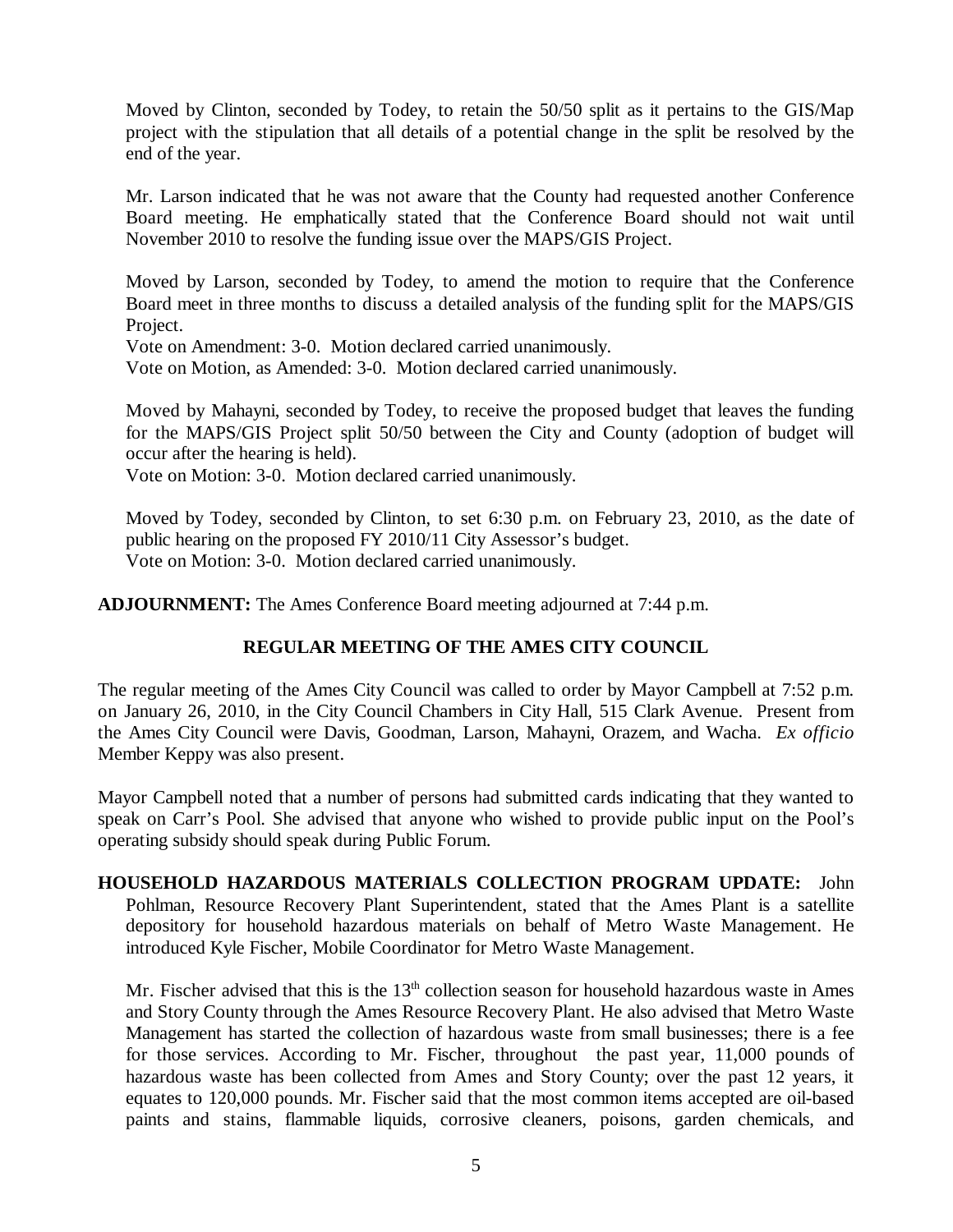fertilizers. He added that they also accept fluorescent lights, other items that contains mercury, and sharps.

According to Mr. Fischer, the State Pharmaceutical Board has set up drop-off points for drugs in pharmacies. Metro Waste cannot accommodate the collection of pharmaceuticals; however, various pharmacies will allow you to bring those in and they will depose of them.

**CONSENT AGENDA:** Council Member Wacha requested to pull Item No. 6 on the Consent Agenda, which was the Investment Report for Quarter Ending December 31, 2010.

Moved by Mahayni, seconded by Orazem, to approve the following items on the Consent Agenda:

- 1. Motion approving payment of claims
- 2. Motion approving minutes of Special Meetings of January 8, 9, 16, and 19, 2010, and Regular Meeting of January 12, 2010
- 3. Motion approving Report of Contract Change Orders for January 1-15, 2010
- 4. Motion approving renewal of the following beer permits, wine permits and liquor licenses:
	- a. Special Class C Liquor New Shogun, 3704 Lincoln Way
	- b. Class C Liquor & Outdoor Service Privilege West Towne Pub, 4518 Mortensen Road, #101
	- c. Class C Liquor & Outdoor Service Privilege Dublin Bay, 320 S.  $16<sup>th</sup>$  Street
	- d. Special Class C Liquor Black Market Pizza, 2610 Northridge Parkway, #107
- 5. RESOLUTION NO. 10-022 amending Chapter 3 of Personnel Policies to include Genetic Information Nondiscrimination Act of 2008 (GINA) modifications
- 6. RESOLUTION NO. 10-023 approving Engineering Services Agreement with Barr Engineering, Inc., of Minneapolis, Minnesota, in an amount not to exceed \$50,705.00 for Design of Water Pollution Control Plant SCADA Upgrade - Phase II
- 7. Airport Improvements:
	- a. RESOLUTION NO. 10-024 approving matching funds for rehabilitation of Taxiway A-1, Taxiway A-1 Drainage Improvements, and Runway 01 Precision Approach Path Indicator
	- b. RESOLUTION NO. 10-025 approving Engineering Services Agreement with HWS Consulting, Inc., of Ames, Iowa, in an amount not to exceed \$125,913.00 for 2009/10 Airport Improvements
- 8. RESOLUTION NO. 10-026 approving Change Order No. 3 for CyRide Facility Upgrades, Maintenance, and Washbays
- 9. RESOLUTION NO. 10-027 accepting final completion of Neighborhood Infrastructure Improvements Program (Curb Replacement - South Russell Avenue)
- 10.RESOLUTION NO. 10-028 accepting final completion of Ames Community Development Park Subdivision,  $4<sup>th</sup>$  Addition (South Bell Avenue)

Roll Call Vote: 6-0. Resolutions declared adopted unanimously, signed by the Mayor, and hereby made a portion of these minutes.

**INVESTMENT REPORT FOR QUARTER ENDING DECEMBER 31, 2009:** At the requests of Council Members Wacha and Orazem, City Treasurer Roger Wisecup defined past-through securities and federal agency discounts/securities. Mr. Wisecup also answered questions from Council Member Larson concerning Certificates of Deposits.

Mr. Wisecup said that staff is recommending that the City maintain its investment strategy, extending some investments' maturities to the 12 months and longer range.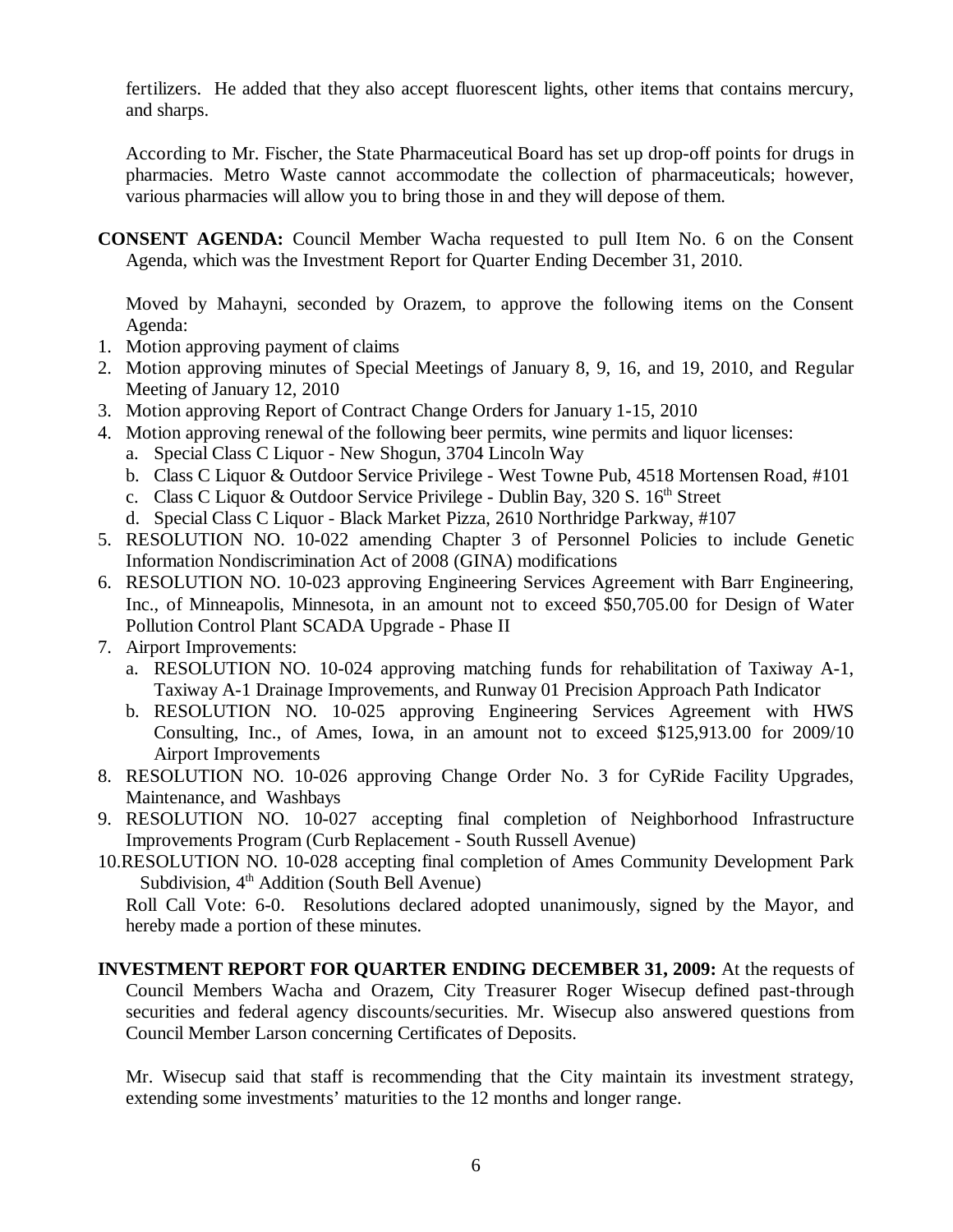Moved by Orazem, seconded by Larson, to adopt RESOLUTION NO. 10-021 approving the Investment Report for Quarter Ending December 31, 2009.

Roll Call Vote: 6-0. Resolution declared adopted unanimously, signed by the Mayor, and hereby made a portion of these minutes.

**PUBLIC FORUM:** Mayor Campbell welcomed the public to speak on any issue not on the Agenda.

Ruth DeBoer, 1505 Meadowlane, Ames, asked the City Council to save Carr Pool. She advised that the "older population" needs a place for deep-water aerobics and to swim.

Audrey Marley, 1502 Meadowlane, Ames, said that adult residents of Ames need a place to swim where they don't disrupt the young people. She feels it would be much more economical to use Carr Pool, rather than destroy it.

Janet Gray, 1416 Maxwell Avenue, Ames, advised that she uses Carr Pool every summer day, weather-permitting, from 11-1. She urged the City to keep the Pool open for the "older people." Ms. Gray said that she did vote for the new pool because it was needed too.

Kay Wall, 1004 Kellogg Avenue, Ames, pointed out that towns one-tenth the size of Ames can support an outdoor pool; surely Ames can support several outdoor pools. Ms. Wall said that other City recreational opportunities are subsidized. Swimming is unique because it can be lifesaving; however, it is also life-extending. According to Ms. Wall, a "green" city does not waste its assets to pay for demolition costs and burden a landfill site with it.

Toni Woodman, 57105 Sand Hill Lane, Ames, speaking from an aqua-aerobics instructor point of view, requested that Carr Pool be reconstructed to be a 12-month warm-water pool for swimming and aerobics. She told of the scheduling difficulties encountered in holding warmwater aerobics classes at the High School Pool and the pools at Iowa State University.

Susie Petra, 2011 Duff Avenue, Ames, stated that Ames' largest expanding demographic is in the age group 55 - 79 years. Physicians most frequently recommend warm-water, non-weightbearing exercise for that age group. Ms. Petra said that it is entirely possible to re-purpose Carr Pool to have a glass-covered retractable roof, use solar and geo-thermal technology, and employ a new technology of non-chlorinated water to be used year-round. According to Ms. Petra, there is a substantial unmet need for a warm-water pool; it is sensible and cost-effective to renovate Carr Pool. She asked that the City Administration to begin collaboration with citizens and the Friends of Carr Pool to discuss the possibilities.

Holly Fuchs, 806 Brookridge Avenue, Ames, encouraged the City Council to find the funding to keep Carr Pool open and not demolish it in 2011.

Roy Cakerice, 2911 Duff Avenue, Ames, said that he had been working to keep Carr Pool open for two and one-half years. He listed statistics provided by the City's Recreation Supervisor as to the amount of subsidy provided to recreation programs. Mr. Cakerice specifically noted that Carr Pool is subsidized at a rate of 2.7%. According to Mr. Cakerice, the Friends of Carr Pool is requesting that Carr Pool be allowed to remain open at least half-time during the summer of 2010. He has a petition with 2,600 signatures from people who want to save the Pool. Mr. Cakerice believes that the City will need Carr Pool for back-up because the Furman Aquatic Center is going to be very crowded.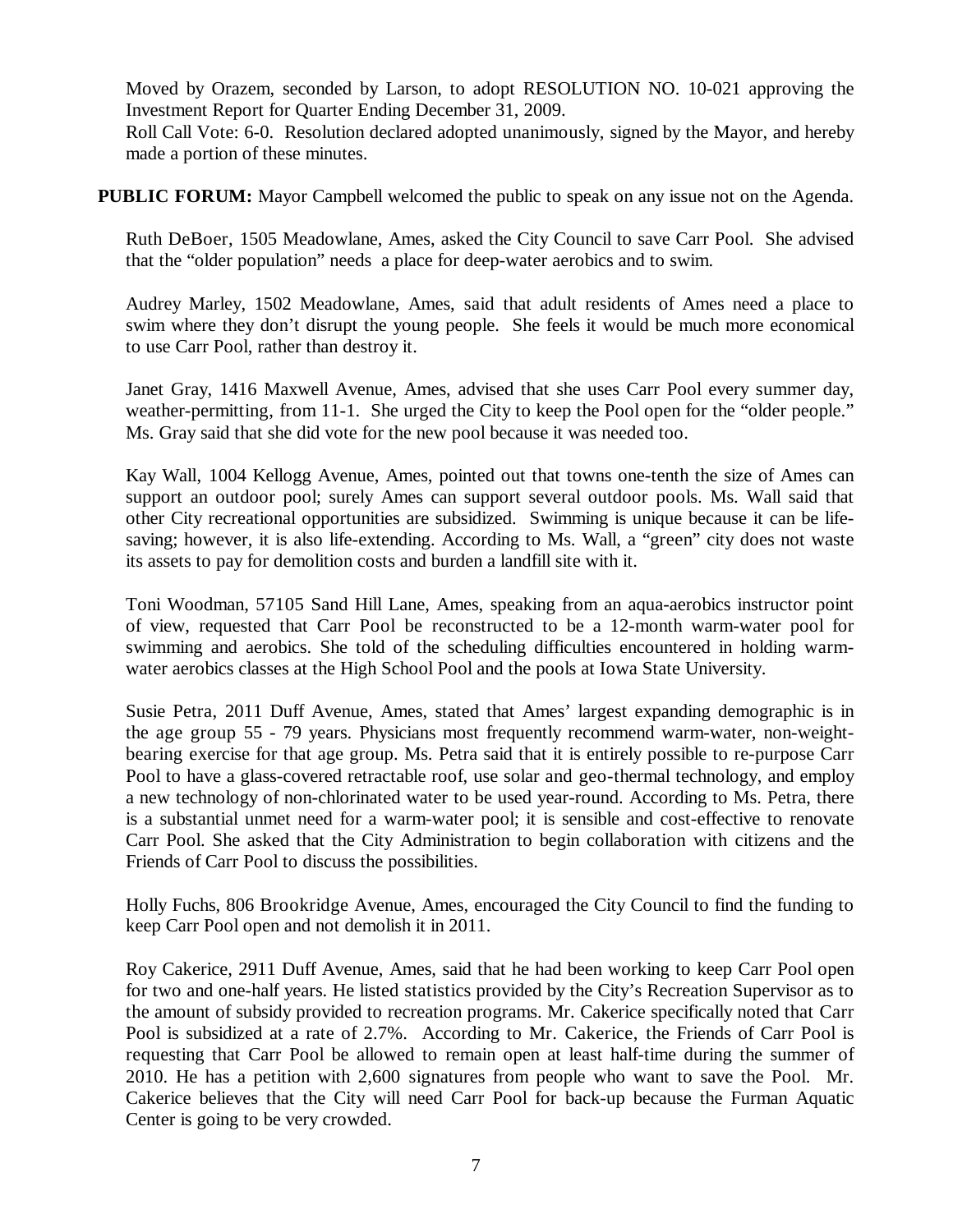Sue Ravenscroft, 455 Westwood, Ames, would like to see Ames be a leader by being the first community in Iowa to have a swimming pool with a retractable roof. She believes the roof itself will be a draw for people. Mr. Ravenscroft noted that the ice arena was subsidized in the amount of \$50,000, even though it is supposed to be an enterprise fund.

Council Member Wacha pointed out that Carr Pool is not scheduled to be demolished until 2011. He sees that time frame as an opportunity for the citizens group to prepare and plan for the possible saving of Carr Pool, e.g., a private group taking ownership or leasing. Another thing that time frame will allow is for Furman Aquatic Center to open; there might be room for water aerobics at that venue. Mr. Wacha reported that, according to the Resident Satisfaction Survey, 75% of the respondents were opposed to using taxpayer dollars to subsidize Carr Pool. He sees that there are a lot of people who want Carr Pool to remain open, but not a lot of people who want to pay for it. Mr. Cakerice spoke again, stating that he had been asking since 2007 to have a dialogue with the City Council on Carr Pool.

Holly Fuchs, 806 Brookridge Avenue, Ames, expressed her dismay in learning that the Union Pacific Railroad has rejected the City's proposal for joint funding of the repairs to the abandoned railroad bridge near  $6<sup>th</sup>$  Street. Ms. Fuchs encouraged the City to accept the donation of the bridge and find an additional \$30,000 to repair it so that it can be safely crossed.

Venkatesh Seshappan, 4540 Hemingway Drive, Ames, stated that he has lived in Ames for five years. He said that he does not believe the City does a good job in clearing snow in the major thoroughfares. Mr. Seshappan said he is also disappointed that the City schedules major road construction around the University when classes are in session, instead of from March 15 to August 15.

Holly Fuchs, 806 Brookridge Avenue, Ames, asked the City Council to increase funding for fixing potholes in the streets.

**ENCROACHMENT PERMIT FOR LEGEND'S AMERICAN GRILL:** Moved by Goodman, seconded by Mahayni, to approve an Encroachment Permit for placement of sign at Legend's American Grill, 119 Stanton Avenue.

Vote on Motion: 6-0. Motion declared carried unanimously.

**SIDEWALKS ON SUMMIT AVENUE:** Council Member Orazem asked to know how areas are prioritized regarding sidewalk construction, and specifically, if it included proximity to schools as one of the criteria.

Tracy Warner, Municipal Engineer, stated that, in 2004 the City asked for input on the potential for a city-wide program to proactively address the installation of sidewalks in areas currently without pedestrian or shared-use facilities. At that time, City Council affirmed the policy for new developments requiring sidewalks on both sides of a street in residential and commercial areas and on one side in industrial areas. After receiving considerable public input, the Council ultimately decided not to move forward with a proactive, community-wide installation program for the missing gap areas, except for along arterial streets that are also "safe routes to school." Ms. Warner noted that Summit Avenue/Crescent Street/Ridgewood Avenue are not arterials.

City Manager Steve Schainker advised that when the City receives a request for installation of sidewalks, the City Council typically gauges the impact on and support of the affected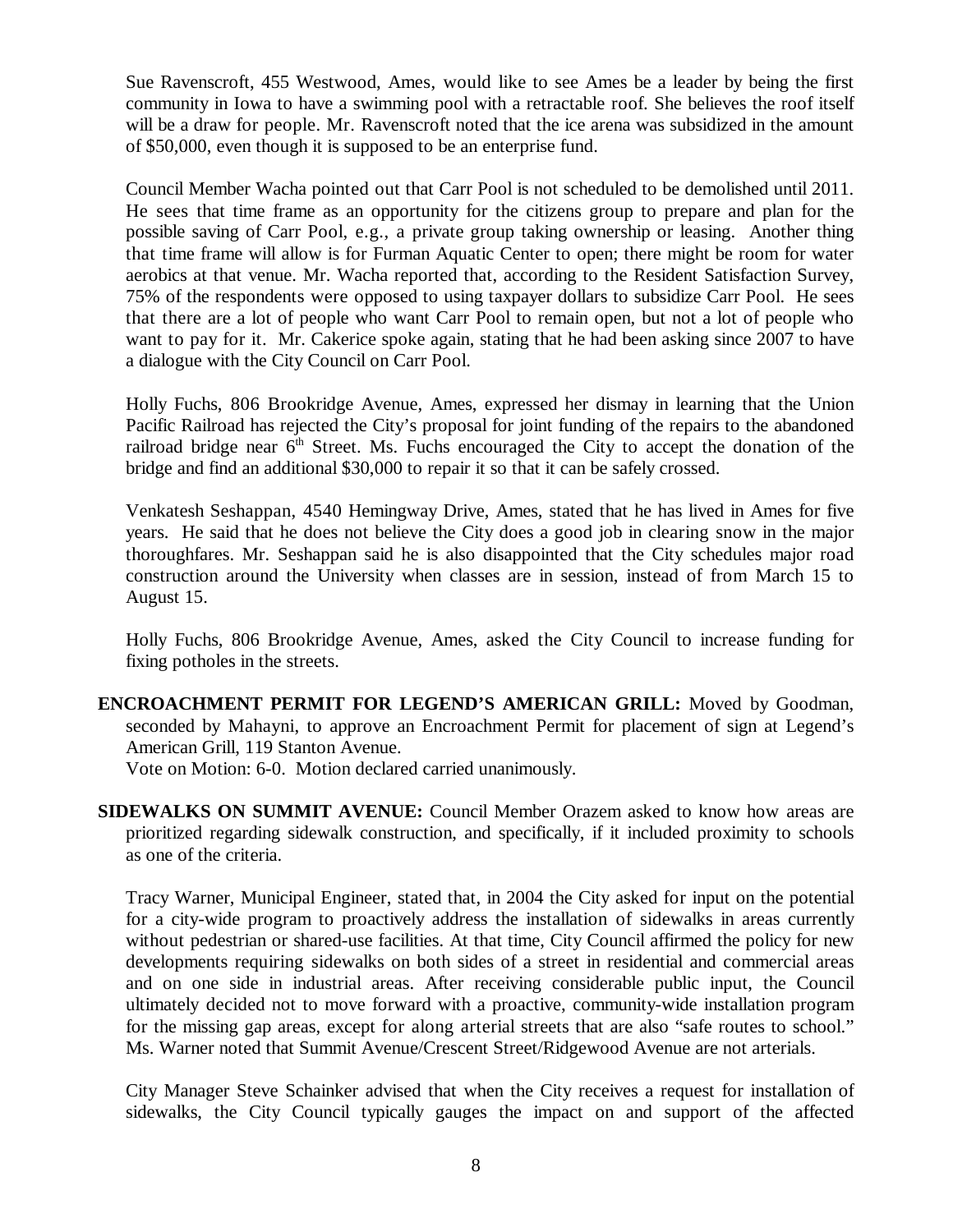neighborhood. The installation of sidewalks may be completed by the property owner at the owner's expense or by the City under a city-administered contract. Should the City contract for construction of the walks, the costs may be specially assessed to benefited property owners upon completion of the work.

Council Member Larson noted that there are portions of Ridgewood Avenue, a street that leads to the High School, that do not have sidewalks on either side. He would like the City Council to explore ways to get a sidewalk installed in the neighborhood.

Mark Goodale, 1423 Summit, Ames, requested that the City install sidewalk in the Summit Avenue/Crescent Street/Ridgewood Avenue neighborhood. He referenced a lawsuit involving CalTran (California Department of Transportation), where a large monetary settlement was awarded through the United States Supreme Court because equal access was not provided. Mr. Goodale contended that the City is sitting on a huge liability issue if a child is hit by a vehicle because there is no sidewalk for pedestrians.

Another area of concern for Mr. Goodale was that a police shift change occurs daily at 3 PM, which is when school is dismissed. Mr. Goodale believes that the police need to be on the street ticketing young speeders as they leave the High School. Alluding to the fact that there are no sidewalks, he also noted that the City had built a huge new aquatic center with no way for young children to walk safely there.

Council Member Larson asked Mr. Goodale if he would be willing to pay for the installation of sidewalks in his neighborhood. Mr. Goodale stated that was up to the City Council. He also advocated for grant programs and community betterment programs to assist with the payment for sidewalk construction. Mark Goodale passionately requested that the City install sidewalk in the Summit Avenue/Crescent Street/Ridgewood Avenue neighborhood.

Council Member Orazem suggested that sidewalks be installed on one side of the Ridgewood/Summit triangle. Council Member Wacha concurred and recommended that stop signs be placed.

Samantha Goodale, 3508 S. Duff, Ames, said that when she was in school, she had to walk to school on streets without sidewalks. The main problems are the west side of Ridgewood and around the Ridgewood/Summit triangle. She also noted areas of Crescent where there are no sidewalks on either side.

Council Members Mahayni and Goodman also recalled the past discussion in 2004 on the creation of a sidewalk program. Mr. Goodman suggested that staff analyze the area in question to find out what would make it safer. He would like the City to have a cooperative program where it provides some funding to help neighborhoods create reasonable means of safe access.

Moved by Goodman, seconded by Orazem, to direct staff to look at the area in question and provide cost estimates on what would allow for safe pedestrian transportation to the High School and to the new aquatic center.

Vote on Motion: 6-0. Motion declared carried unanimously.

In the opinion of Council Member Larson, the issue is bigger than just the Summit Avenue neighborhood.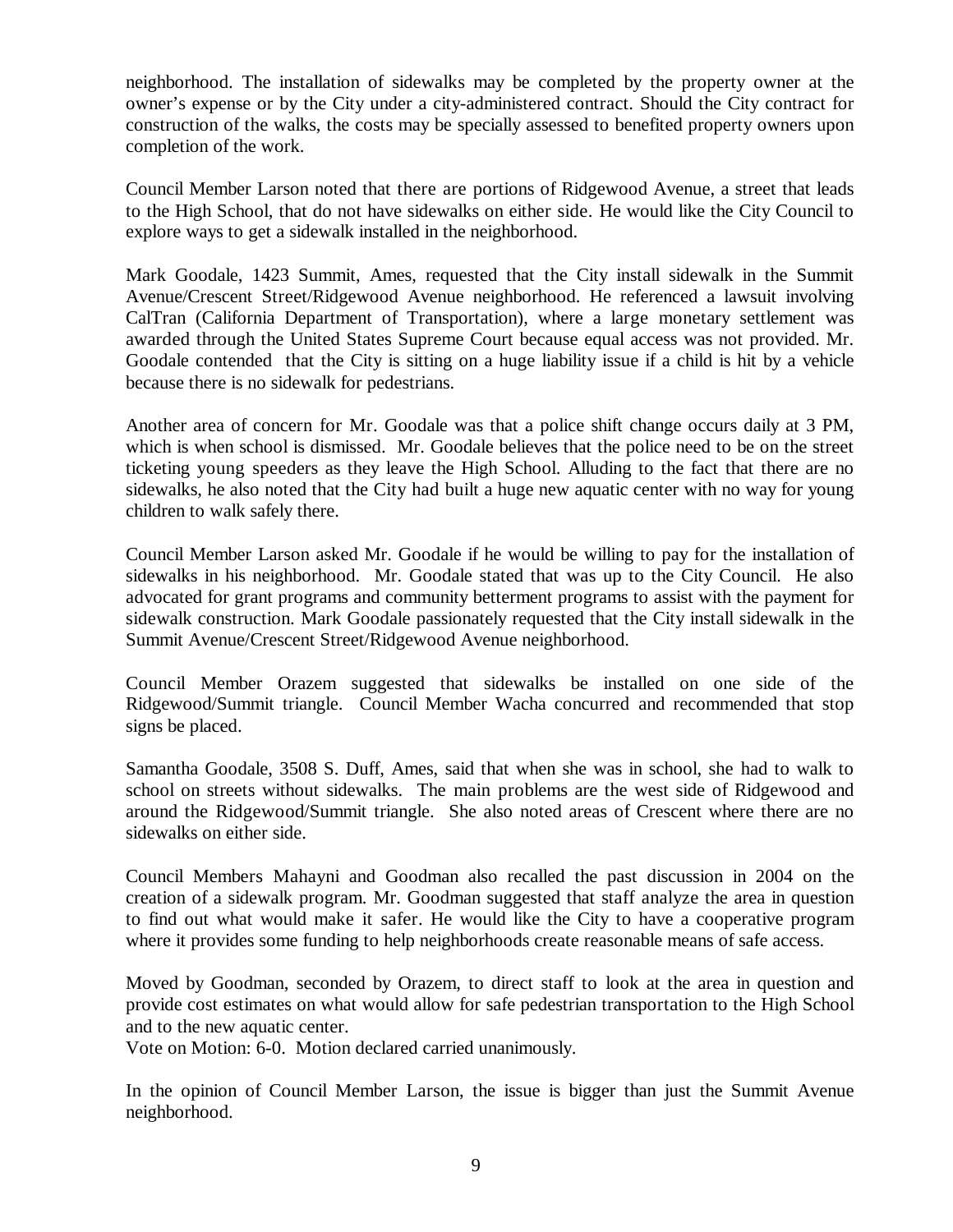The meeting recessed at 9:12 p.m. and reconvened at 9:17 p.m.

**DEVELOPMENT IN CONVENIENCE COMMERCIAL NODE (CVCN):** Steve Osguthorpe, Planning & Housing Director, showed the location of four Convenience Commercial Nodes on the Land Use Policy Plan Map. Mr. Osguthorpe advised that Chuck Winkleblack and Bart Clark had requested changes to the Convenience Commercial Node zoning regulations as they relate to canopies, maximum number of pump stations, signage, and making convenience stores and gas stations permitted uses, rather than special uses.

The history behind the creation of the CVCN was provided by Mr. Osguthorpe. He listed the applicable Sections of the *Municipal Code* and policies governing development in CVCNs. According to Director Osguthorpe, the intent of a CVCN is to serve nearby residents and protect nearby neighborhoods.

Mr. Osguthorpe advised that one of the first things that Council needs to determine is how a canopy should be defined. He read the *Code* definition of "structure" and "building" and said that, under the current definition, a canopy would be considered a building.

The Council's attention was brought to the Inventory of Gasoline Pumps at Convenience Stores in the City as of September 2009, which had been provided at the request of a Council member and placed around the dais.

Mr. Osguthorpe named the specific *Municipal Code* sections that pertained to size restrictions and the number of signs to be permitted. City Manager Schainker advised that the restrictions pointed out by Director Osguthorpe were put in place to protect neighborhoods by providing a buffer between a commercial establishment and residential neighborhoods.

Council Member Mahayni recalled that the design guidelines being enforced by the staff came out of a process that involved many groups, including developers.

Mr. Osguthorpe said that, since adoption of the CVCN district, three projects had been approved under existing standards, including Fareway, the car wash, and a medical center (currently under construction). Each of these projects was built under current standards and without variances.

Doug Beech, legal counsel for Casey's General Stores, One Convenience Boulevard, Ankeny, advised that Casey's had been working on building a new store in Ames since November 2008. Mr. Beech listed the various ways that Casey's had compromised from its original proposal in its attempts to comply with the City's regulations. He said that they must have an investment that makes a return for shareholders.

Mr. Beech clarified requests being made by Casey's for the construction of a convenience store at Stange and Bloomington Roads:

- 1. They would like to have six gas pumping stations; their plan calls for five.
- 2. They would like to have a 67-square-foot sign on the building with the name of the store on it. Current regulations only allow a 32-square-foot sign, which is out of proportion with the building.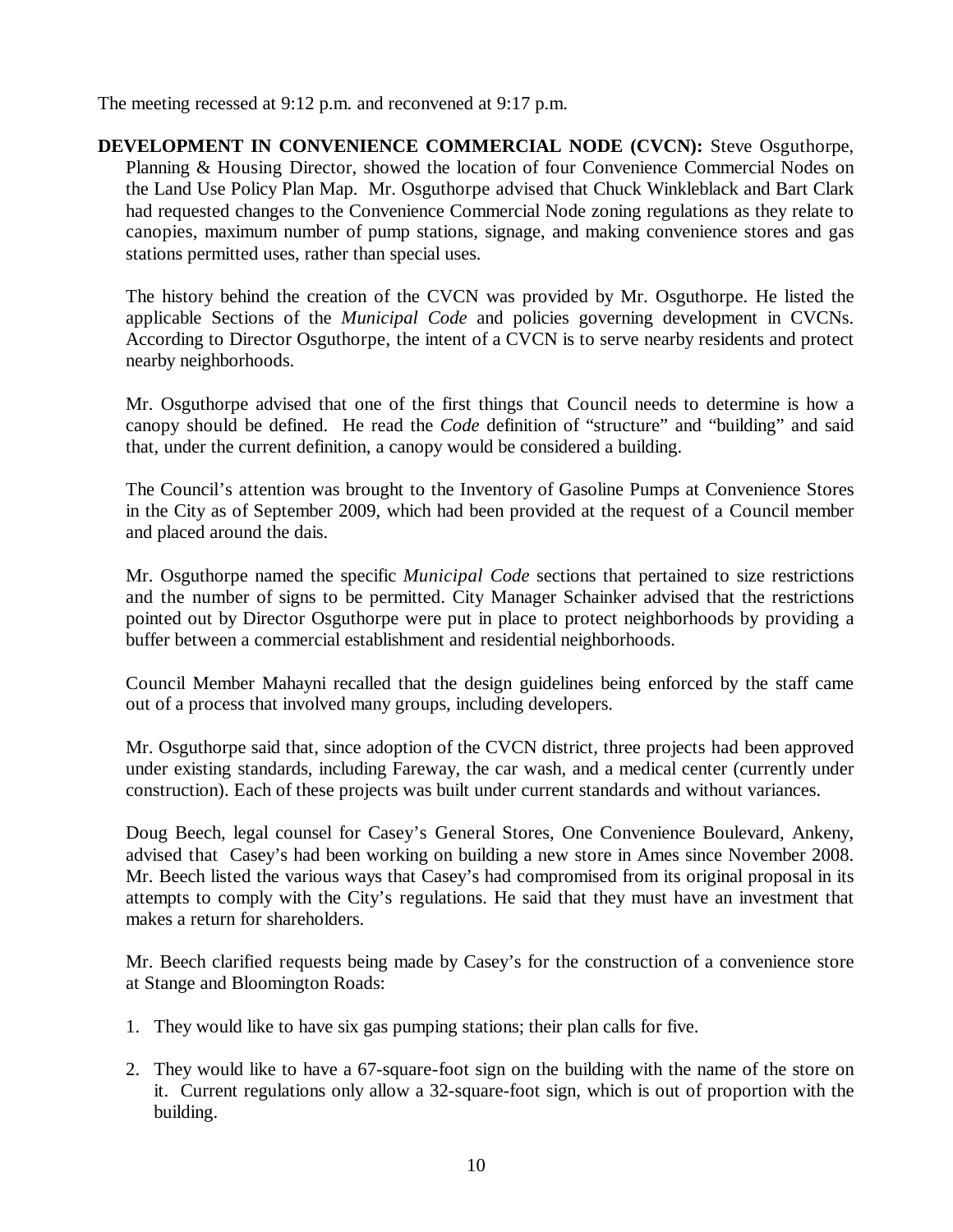- 3. They have asked for a clarification on the definition of a canopy; they do not believe a canopy is a building. They would like to have gas station canopies exempted from CVCN design standards. According to Mr. Beech, Casey's has 1,510 stores, and none of them has a pitched roof canopy.
- 4. They prefer that car washes and convenience stores be exempted from the requirements for a Special Use Permit.

Council Member Mahayni said that he believed that the two issues are scale and how the building integrates in the community. The purpose is to have the business sized to serve the neighborhood. Mr. Mahayni thinks that the scale being proposed fits better in the Highway-Oriented Commercial zone. Mr. Beech again pointed out the multiple ways that Casey's had already compromised from their normal building specifications in an effort to fit into the neighborhood. Council Member Mahayni pointed out that the Council is being asked to change the requirements for all CVCNs in the community even though they are talking about one site.

Dr. Wendy White, 3702 Ashton Drive, Ames, said that she is very concerned about the proposed building in her neighborhood. She built her home in the area when it was zoned "Residential" and has had to adapt to commercial uses being a part of her neighborhood. She believes the purpose of a CVCN is to serve only the residents of one area.

Dan Nutini, 3614 Farnham Drive, Ames, indicated that he supported the construction of a Casey's store on the site in question. He noted the many concessions that Casey's has already made in its attempts to meet the City's requierments. Mr. Nutini cited his concerns about the kind of establishment that might come in if Casey's is not allowed to construct a store in his neighborhood.

Holly Fuchs, 806 Brookridge Avenue, Ames, urged the Council not to change the text in the Zoning Ordinance. She believes its purpose is to allow for development to be unobtrusive in a neighborhood setting.

Bart Clark, 3706 Stange Road, Ames, identified himself as the owner of the car wash and the lot on which he hopes Casey's will build. He provided his reasoning behind the requests for text amendments. Mr. Clark noted that the applicant initially went before the Zoning Board of Adjustment, asking for a change in regulations to be applied only to a specific site, but was told they couldn't do that. Pertaining to the signage requirements, Mr. Clark reported that there are signs at the car wash that are not back-lit, there's no direct lighting on them, and their name is not on them. A criterion used in other communities is if you can not see the sign from the sidewalk and there is no direct backlighting to it, it is exempt from the signage requirement; that is Mr. Clark's request.

Chuck Winkleblack,  $105$  S.  $16<sup>th</sup>$  Street, Ames, pointed out that there were no data or rationale behind the number of gas pumps to be allowed; it was totally arbitrary. He pointed out that much has been made of the scale of the stores; however, the concern is really not the stores, it's the arterial streets. Mr. Winkleblack pointed out that he has been attempting to get a convenience store constructed in this area for 11 years. Mr. Winkleblack reported that he had checked to see if there had ever been a complaint against a convenience store from its adjacent residents, and there had not been. He believes that a Special Use Permit is not necessary to protect people; the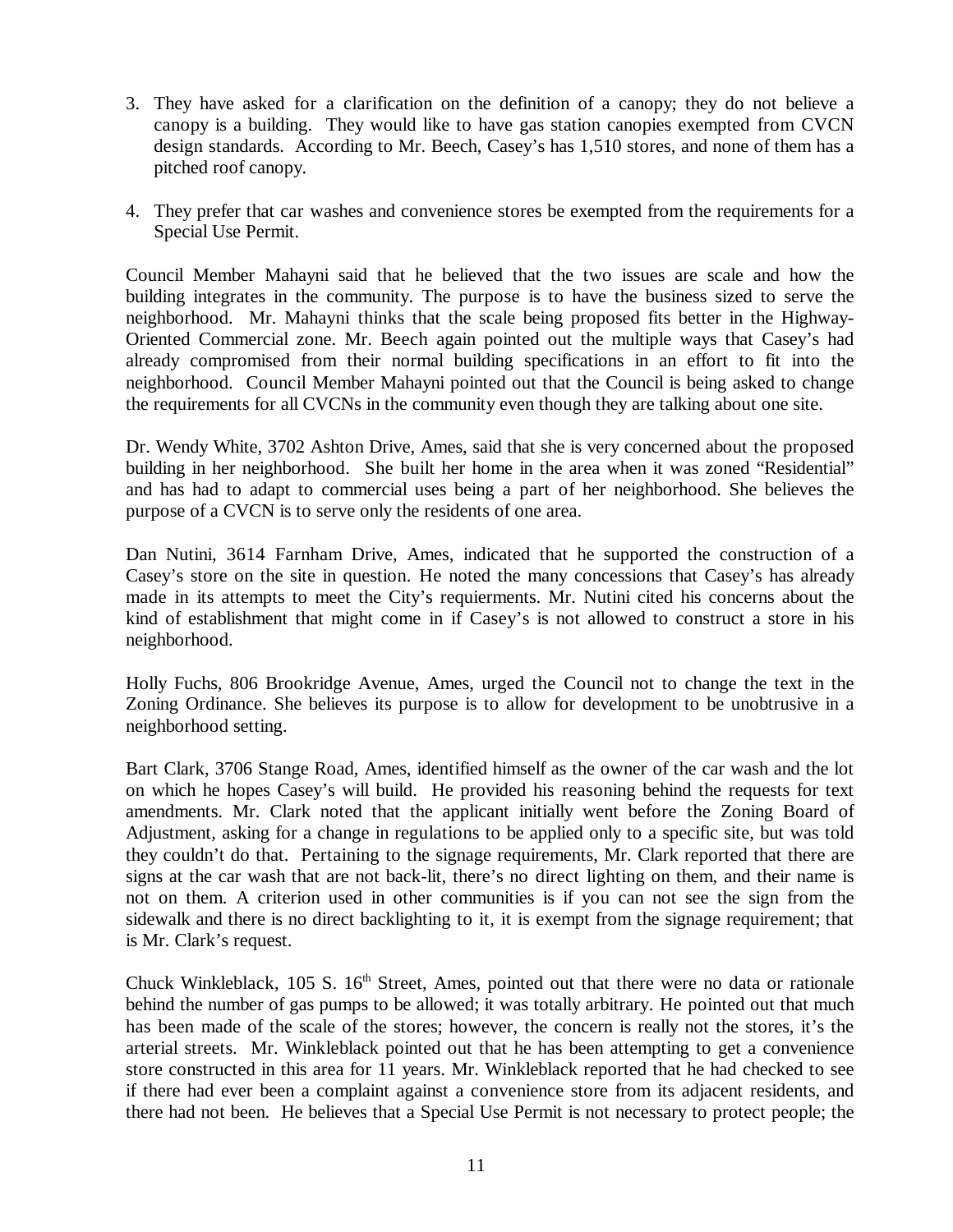majority of the adjacent residents want the convenience store. Regarding gas pumps, it is Mr. Winkleblack's belief that customers are not usually even aware how many gas pumps there are at the store.

Council Member Orazem asked if eliminating the four requested requirements would streamline the process. Mr. Winkleblack answered affirmatively.

Thomas Weber, 430 Lynn Avenue, Ames, advised he was a member of the Zoning Board of Adjustment when Casey's requests for variances were heard. He noted that the Board tries very hard to accommodate the applicant, but sometimes the length of discussion tests the endurance of the applicant.

Council Member Wacha asked if Casey's was aware that they could meet the *Code* requirements by constructing a flat roof of varying heights rather than a pitched roof. Staff Planner Jeff Benson said that they are aware, but he believes they don't want to change the structure.

In Council Member Larson's opinion, the two issues are aesthetics and the number of pump stations. He pointed out that Ward 2, which is the most-populated ward in Ames, has only six (6) pumps out of the total 68 pumps.

Director Osguthorpe advised that the *Code* states that a wall sign is restricted to no larger than 16 square feet or 32 square feet if it is facing an arterial street. The number of signs on buildings is also limited to two per tenant space. Mr. Osguthorpe suggested that this requirement be revisited, specifically in that the *Code* does not provide for incidental-type signs. He asked for direction as to how to deal with incidental signs.

Council Member Larson stated that Wendy White is the only resident of the area who is opposed to Casey's being allowed to build the store it wants at Bloomington and Stange. Dr. Wendy White spoke, again pointing out that when she purchased her home, the area was zoned for residential development. She does not believe that she is the lone voice and referenced comments posted today on the Ames Tribune's blog indicating that people cannot count on the Ames City Council to protect them.

Council Member Larson said the problem is that the guidelines are so tight that there is no room for flexibility; that traps the City Council to change the text for all CVCNs to accommodate one specific request. He would like a discussion to be held with developers and staff on bringing back Planned Commercial zoning.

Director Osguthorpe explained the requirements for a Special Use Permit to be issued before a convenience store may be located in a CVCN.

City Manager Schainker pointed out that it was in keeping with the Council's recently completed goal-setting session to hear from developers about the issues that they are facing. He stressed that the Council was going to have to decide how flexible the laws could be while still protecting neighborhoods. Director Osguthorpe said that, depending on the amount of flexibility the Council desires, there are different types of tools that could be used to address many of the issues.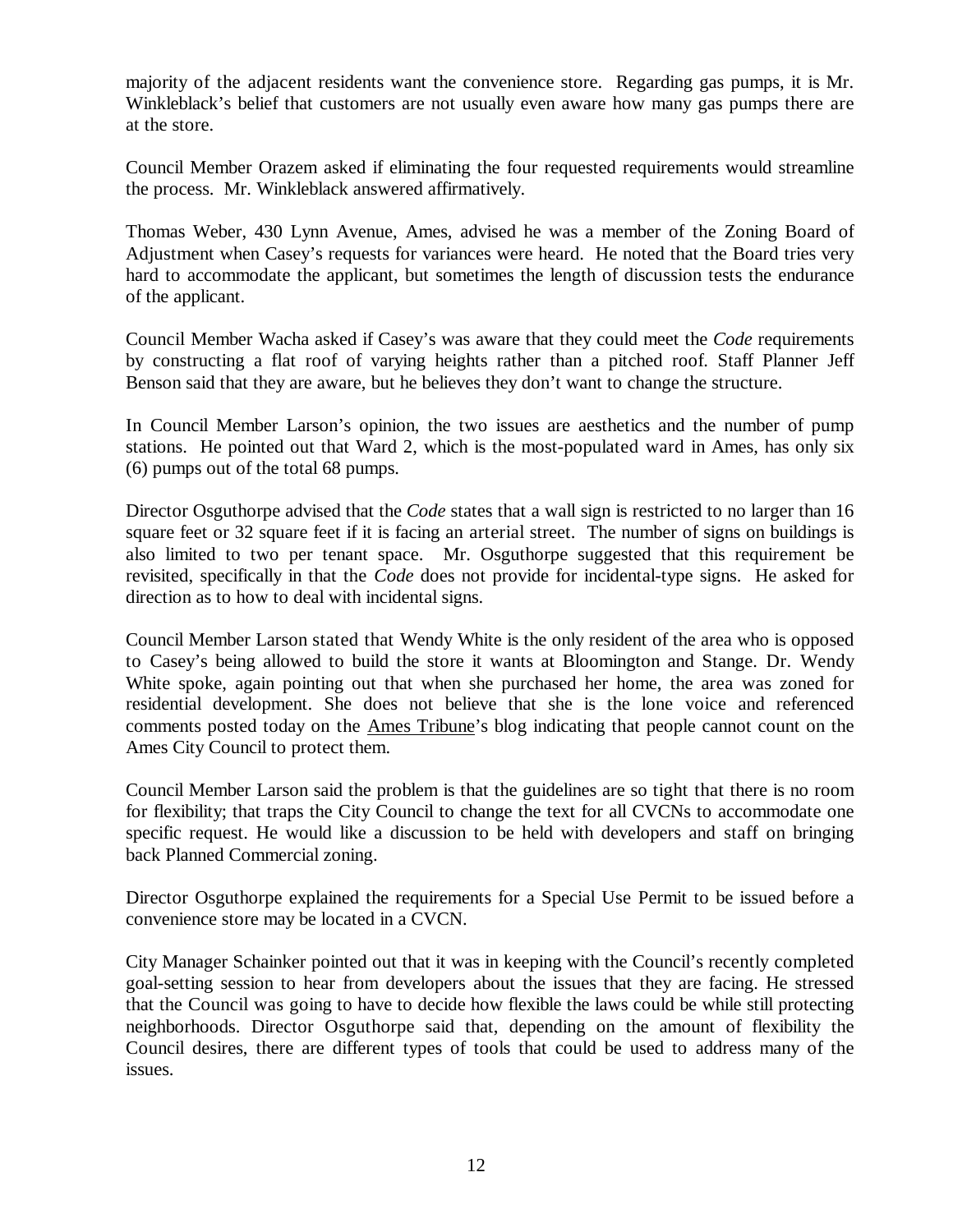Mayor Campbell reiterated that the changes now being requested pertain to: (a) the elimination of the requirements for a Special Use Permit for car washes and convenience stores, (b) exempting gas station canopies from CVCN design standards, (c) allowing increased building signage, and (d) increasing the number of gas pumping stations. She pointed out that the changes would apply to all Convenience Commercial Nodes, not just to Casey's.

Council Member Goodman asked if there were any ways that the site in question could be treated uniquely. City Attorney Doug Marek advised that the *Code* is clear that an overlay may be created, but its purpose must be to put in place stricter regulations, not lessen the requirements.

Director Osguthorpe recommended that staff be directed to come back to the Council on optional ways to address the four issues in question.

Moved by Larson, seconded by Davis, to direct staff to draft an ordinance that would be specific to the CVCN in question and would (a) eliminate the requirements for a Special Use Permit for car washes and convenience stores, (b) exempt gas station canopies from CVCN design standards, (c) allow increased building signage and incidental signage to no more than 70 square feet, and (d) increase the number of gas pumping stations from eight to a maximum of ten.

Council Member Mahayni expressed his disapproval of the motion. He said that it took a lot of work to create the guidelines that are currently in place. Council Member Goodman said that the requested changes are negligible to the naked eye in this area; however, his concern is that someday a church or a governmental entity will request to rezone to CVCN, and the impact of the guidelines will be much greater. He believes that this is a unique circumstance.

Council Member Orazem noted that it was inherent that a convenience store would be located in the Convenience Commercial Node. He also believes that Casey's knows how many gas pumps are needed to make an adequate return on its investment. Regulations should not set the operations up to fail. Mr. Orazem doesn't see the requested changes being detrimental to the neighborhood.

Vote on Motion: 5-1. Voting aye: Davis, Goodman, Larson, Orazem, Wacha. Voting nay: Mahayni. Motion declared carried.

The meeting recessed at 11:07 p.m. and reconvened at 11:12 p.m.

**2010-2015 CAPITAL IMPROVEMENTS PLAN (CIP):** Mayor Campbell invited the public to provide input on the 2010-2015 CIP.

Holly Fuchs, 806 Brookridge Avenue, Ames, asked that the number of bus stop shelters be increased. She also informed the Council that she had was almost killed at Hyland and West when a car went through the intersection at approximately 40 miles per hour, and she suggested flashing red lights to warn people of the upcoming stop. Ms. Fuchs emphatically supported the reconstruction of Brookside Park Tennis Courts, not just resurfacing. She also would like to see maintenance of tennis courts increased. Ms. Fuchs indicated that she did not support using any funds for an Interactive Fountain.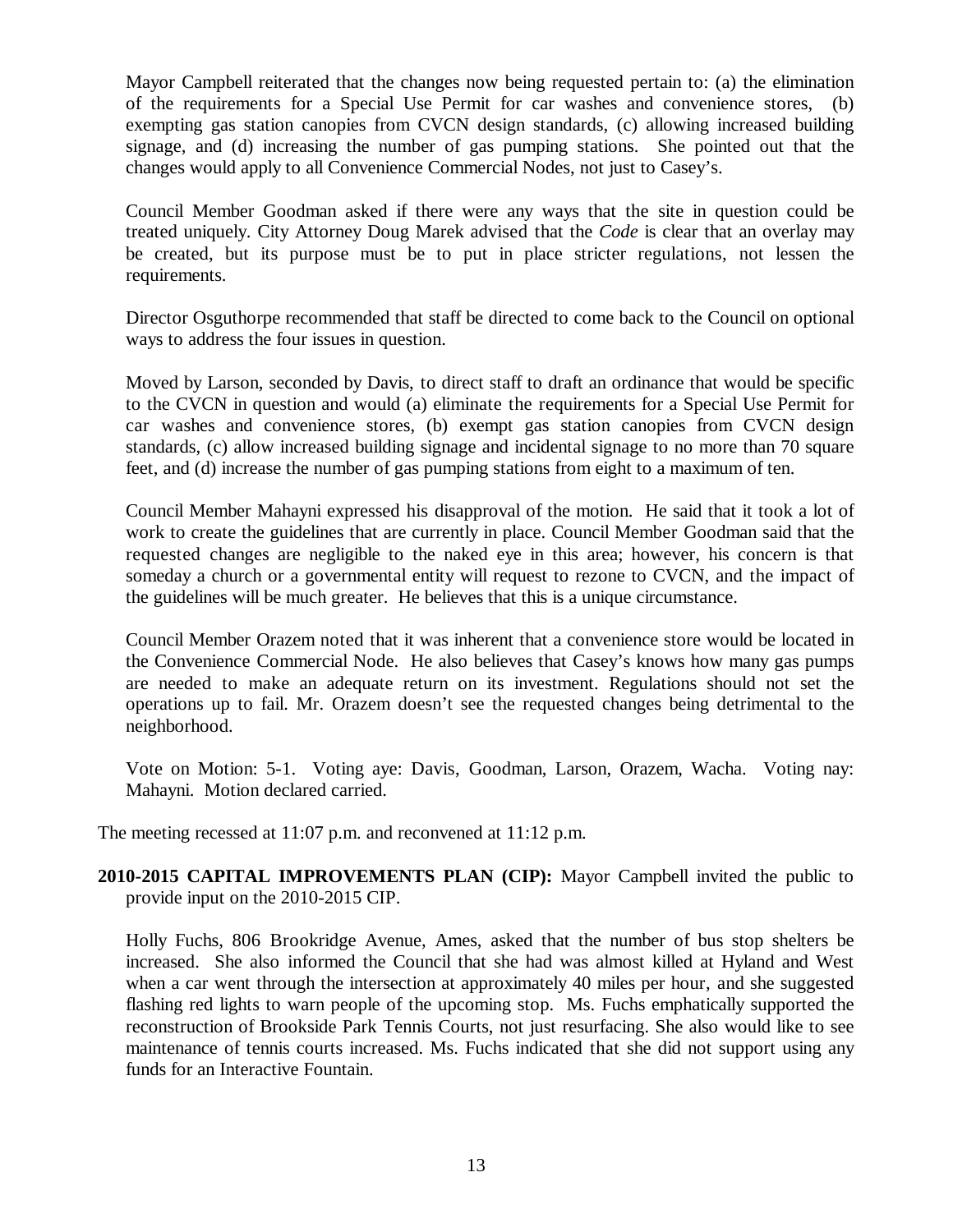Ms. Fuchs made the following suggestions of programs to cut:

- 1. Asphalt golf cart paths at Homewood Golf Course
- 2. Relocation of Parks & Recreation administrative offices
- 3. Adding onto the Park Maintenance Facility
- 4. Replacement of the boilers at the High School Pool

Council Member Larson again raised the issue of sidewalk construction, which he would like to revisit. City Manager Schainker said that staff first should provide an analysis in an effort to know the magnitude of this issue before any funding is recommended. Due to the lateness of the hour, Council Member Larson said he didn't want to get into a lengthy discussion at this meeting.

**DISTRIBUTIVE CONTROL SYSTEM (DCS) UPGRADE AT POWER PLANT:** Moved by Mahayni, seconded by Davis, to adopt RESOLUTION NO. 10-029 approving a contract for Distributive Control System (DCS) Upgrade at Power Plant to Sega, Inc., of Stilwell, Kansas, in the amount of \$887,851.76.

Council Member Larson cited his concerns that the Engineer's Estimate came in at \$732,000, and the contract being proposed in the amount of \$887,000 is in excess of \$150,000 over the Engineer's Estimate. He pointed out that the budget for this project totals \$485,000. Mr. Larson also noted that the award is being recommended to go to the sole bidder who also happens to be an engineering firm that the City has employed to perform work at the Power Plant. He asked if this was a project that has to be done right away or if it could be re-bid. Electric Services Director Donald Kom explained that this project had already gone out for bids twice. He provided the history behind the project. According to Mr. Kom, it is not imminent that the project be done immediately. If the City Council does not approve the contract award tonight, Mr. Kom asked that staff be directed to re-bid the project. He does believe that the same three bidders will bid the project and reminded the Council that the other two bids were unresponsive. Council Member Larson said that he is frustrated by the frequency of receiving unresponsive bids or only one bid, especially in the Electric Department. He believes there has to be a way to solicit more bids and better bids. In his opinion, part of the role of the engineers making the cost estimate should be to help find bidders. City Manager Schainker said that staff needed to reinforce that with the engineering firms it employs.

Roll Call Vote: 5-1. Voting aye: Davis, Goodman, Mahayni, Orazem, Wacha. Voting nay: Larson. Resolution declared adopted, signed by the Mayor, and hereby made a portion of these minutes.

Moved by Goodman, seconded by Larson, to direct staff to provide feedback to the City Council on the reoccurring issue with bids: number of bidders, Engineer's Estimates not matching up with the budget.

Vote on Motion: 6-0. Motion declared carried unanimously.

**LAND USE POLICY PLAN MAP AMENDMENT FOR 729 EAST LINCOLN WAY AND OTHER PROPERTIES WITHIN VICINITY:** Moved by Mahayni, seconded by Goodman, to adopt RESOLUTION NO. 10-030 approving an amendment to the LUPP Future Land Use Map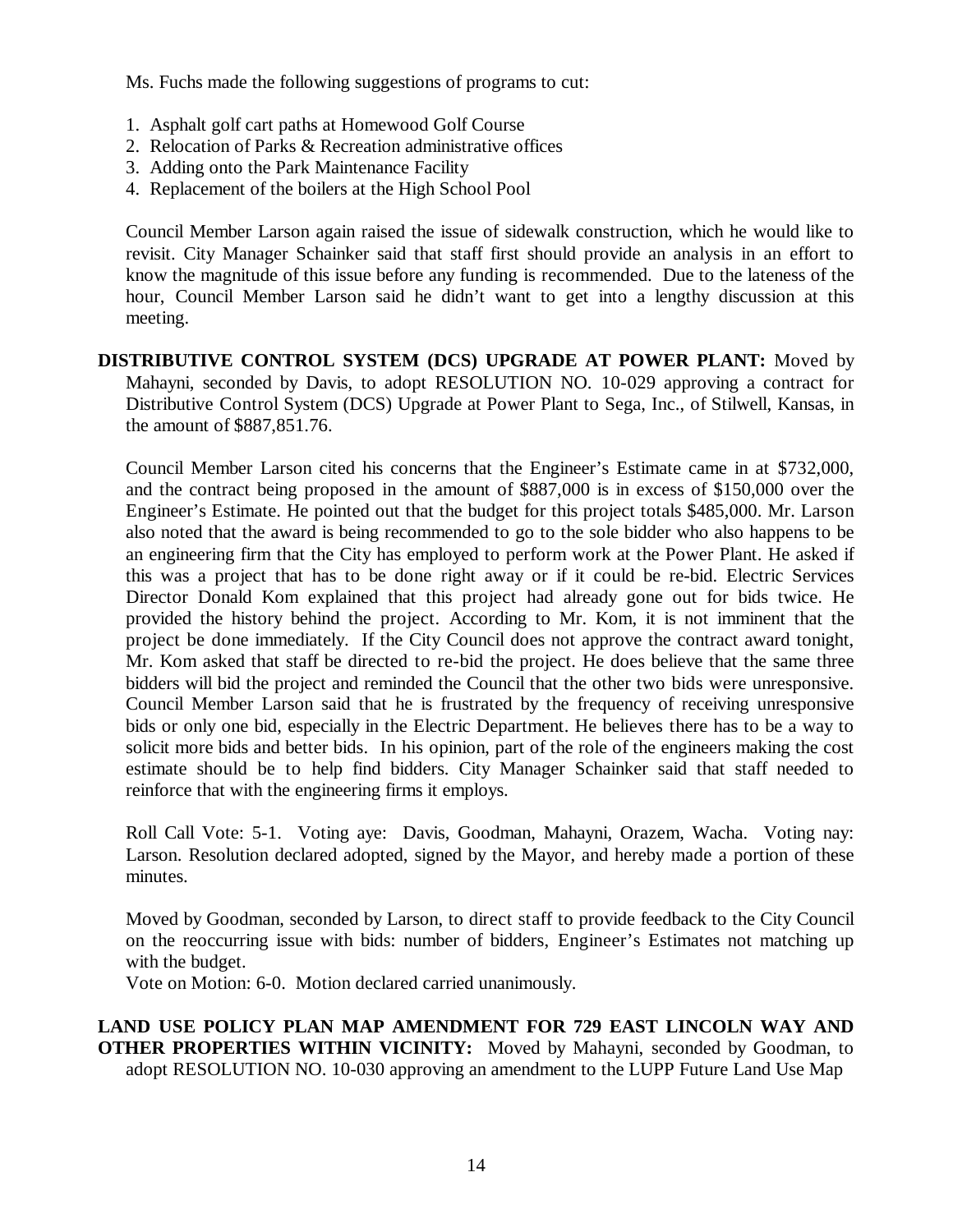to change the land use designation of the following properties from Highway-Oriented Commercial to General Industrial:

- 729 East Lincoln Way
- 707 East 2nd Street
- 605 East 2nd Street
- 605 East 2nd Street Rear
- 525 East 2nd Street
- 210 Borne Avenue
- 314 Borne Avenue

Roll Call Vote: 6-0. Resolution declared adopted unanimously, signed by the Mayor, and hereby made a portion of these minutes.

**LAND USE POLICY PLAN MAP AMENDMENT FOR 130 SOUTH SHELDON AVENUE AND OTHER PROPERTIES WITHIN VICINITY:** Moved by Mahayni, seconded by Goodman, to adopt RESOLUTION NO. 10-031 approving the request of the applicant and including the additional church properties and two commercial properties identified by City staff for a Future Land Use Map amendment from High Density Residential to Downtown Service Center.

Roll Call Vote: 6-0. Resolution declared adopted unanimously, signed by the Mayor, and hereby made a portion of these minutes.

**2010-11 ANNUAL ACTION PLAN COMMUNITY DEVELOPMENT BLOCK GRANT (CDBG) PROJECTS:** In deference to the hour, Housing Coordinator Vanessa Baker-Latimer invited the members of the Council to the public hearings that will be held on the recommended projects. She distributed copies of the Power Point slides in lieu of presenting it.

Ms. Baker-Latimer advised that staff is proposing that the City continue with the programs currently in place; they have been the most effective in impacting the low- to moderateincome component for CDBG and meeting the requirements for the Housing and Urban Development (HUD). Those programs are to continue the: (1) Rent Affordability Program, (2) Neighborhood Sustainability Program, and (3) Public Facilities Improvements Program.

Moved by Goodman, seconded by Wacha, to direct staff to pursue the staff's recommended 2010-11 Annual Action Plan Project(s) in connection with the City's CDBG Program Agreement and setting May 11, 2010, as the date of public hearing.

Roll Call Vote: 6-0. Resolution declared adopted unanimously, signed by the Mayor, and hereby made a portion of these minutes.

# **HEARING ON CYRIDE BUILDING WEST WALL SIDING REPLACEMENT PROJECT:**:

Mayor Campbell opened the public hearing. No one wished to speak, and the hearing was closed.

Moved by Mahayni, seconded by Goodman, to adopt RESOLUTION NO. 10-033 approving final plans and specifications and awarding a contract to AZCON, Inc., of Grimes, Iowa, in the amount of \$68,900.00.

Roll Call Vote: 6-0. Resolution declared adopted unanimously, signed by the Mayor, and hereby made a portion of these minutes.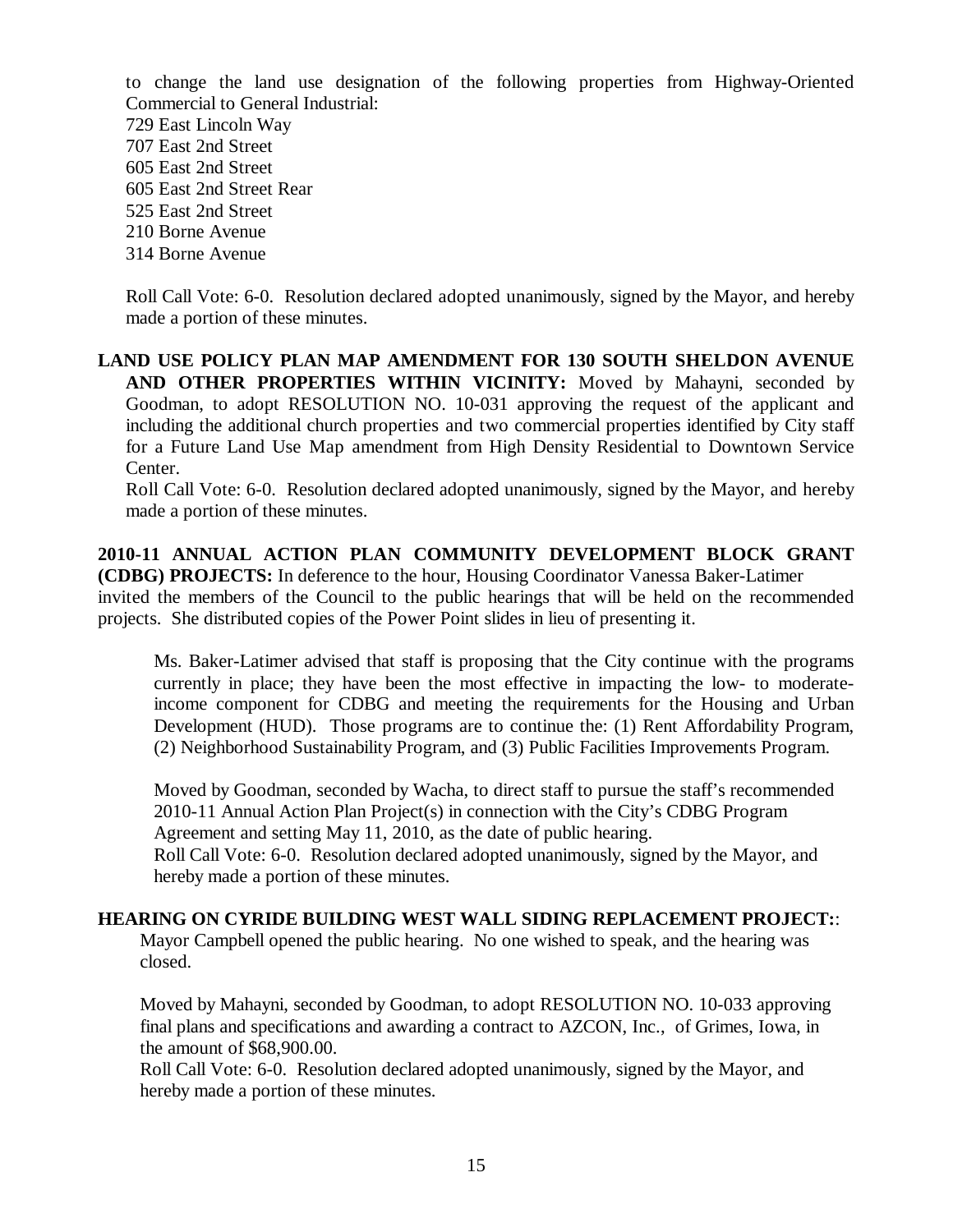#### **HEARING ON BLOOMINGTON ROAD ELEVATED TANK REPAINTING PROJECT:** The

public hearing was opened by the Mayor. She closed same after no one came forward to speak.

Moved by Mahayni, seconded by Goodman, to accept the report of bids and delay award of contract.

Vote on Motion: 6-0. Motion declared carried unanimously.

**ORDINANCE DEFINING PRIOR OFFENSES:** Council Member Goodman asked if there were data to support the opinion that this ordinance will deter crime. City Attorney Marek indicated there were. He added that, from the City's perspective, problems have arisen with criminal prosecutions when prior offenses have occurred in a different municipality or when they have been charged under the *Iowa Code*. The new section would clearly state that prior judgments from other jurisdictions will be considered prior offenses and would justify charging the new offense in Ames as a subsequent offense.

Moved by Goodman, seconded by Wacha, to pass on first reading an ordinance defining prior offenses.

Roll Call Vote: 6-0. Motion declared carried unanimously.

**ORDINANCE REVISING SNOW ROUTE DESIGNATIONS:** Moved by Mahayni, seconded by Wacha, to pass on third reading and adopt ORDINANCE NO. 4022 revising snow route designations.

Roll Call Vote: 6-0. Ordinance declared adopted unanimously, signed by the Mayor, and hereby made a portion of these minutes.

- **COMMENTS:** City Manager Schainker noted that a response had been received from the Union Pacific Railroad rejecting the City's counter proposal regarding the abandoned railroad bridge near Sixth Street.
- **CLOSED SESSION:** Moved by Goodman, seconded by Mahayni, to hold a closed session Roll Call Vote: 6-0. Motion declared carried unanimously.

Moved by Goodman, seconded by Mahayni, to reconvene in Regular Session. Vote on Motion: 6-0. Motion declared carried unanimously.

- **CONTRACT WITH IBEW, LOCAL 55:** Moved by Goodman, seconded by Mahayni, to adopt RESOLUTION NO. 10-034 ratifying the contract with the IBEW, Local 55. Roll Call Vote: 6-0. Resolution declared adopted unanimously, signed by the Mayor, and hereby made a portion of these minutes.
- **CONTRACT WITH PPME:** Moved by Davis, seconded by Mahayni, to adopt RESOLUTION NO 10-035 ratifying the contract with the PPME.

Roll Call Vote: 6-0. Resolution declared adopted unanimously, signed by the Mayor, and hereby made a portion of these minutes.